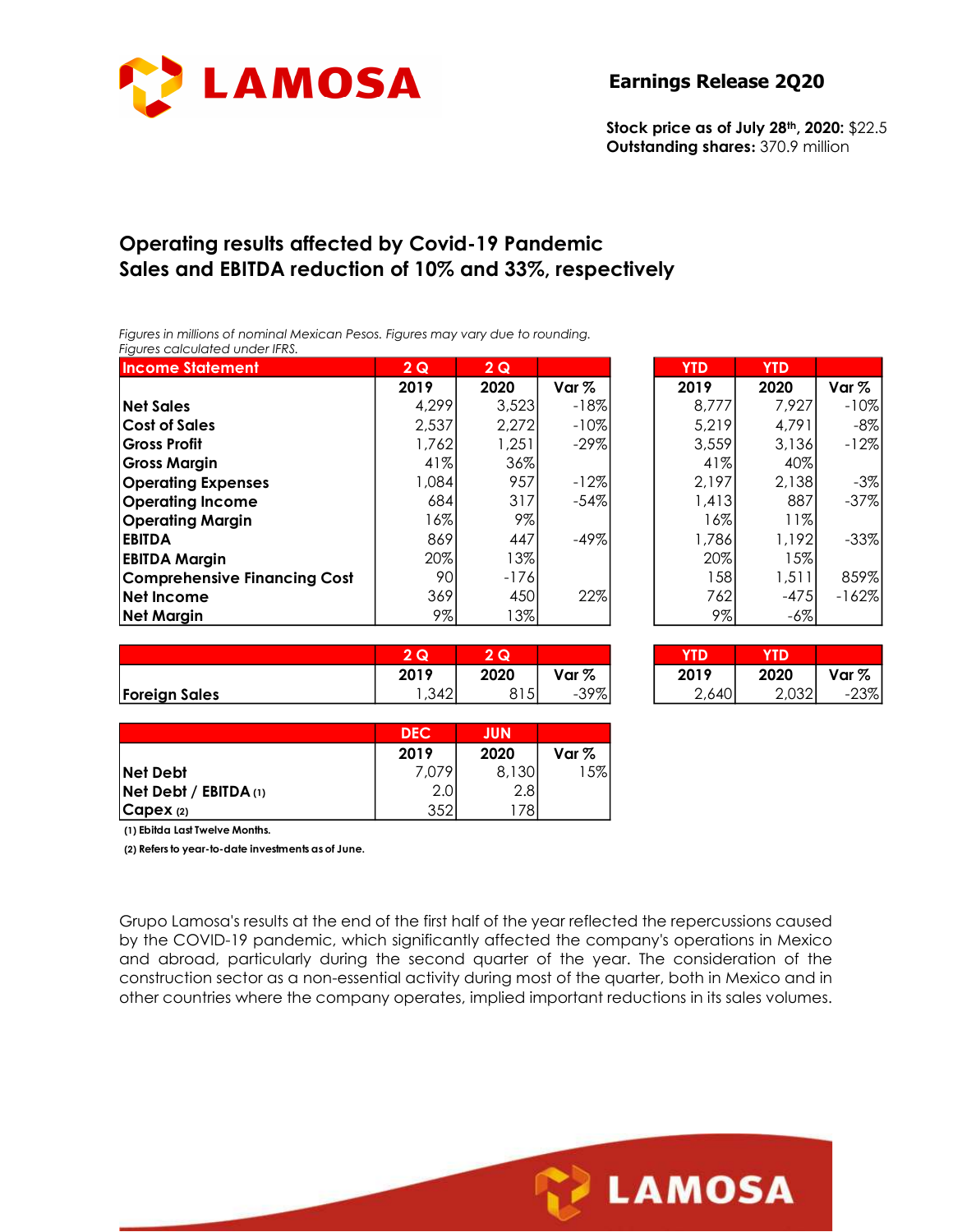



San Pedro Garza García, Nuevo León, México, July 28th, 2020. Grupo Lamosa, announces its results related to the second quarter of 2020.

Figures in millions of Mexican Pesos. Figures may vary due to rounding.

#### SALES

Consolidated sales at the end of the first half of the year amounted to \$7,927 million pesos, showing a 10% reduction when compared to sales of \$8,777 million in the first half of 2019.



## FOREIGN SALES

Foreign sales during the first six months of the year totaled \$2,032 million pesos, a 23% reduction when compared to foreign sales of \$2,640 million recorded during the same period of the previous year. This result was derived by the restriction of activities decreed by the authorities of countries in South America, adversely affecting the income of subsidiaries in that region.





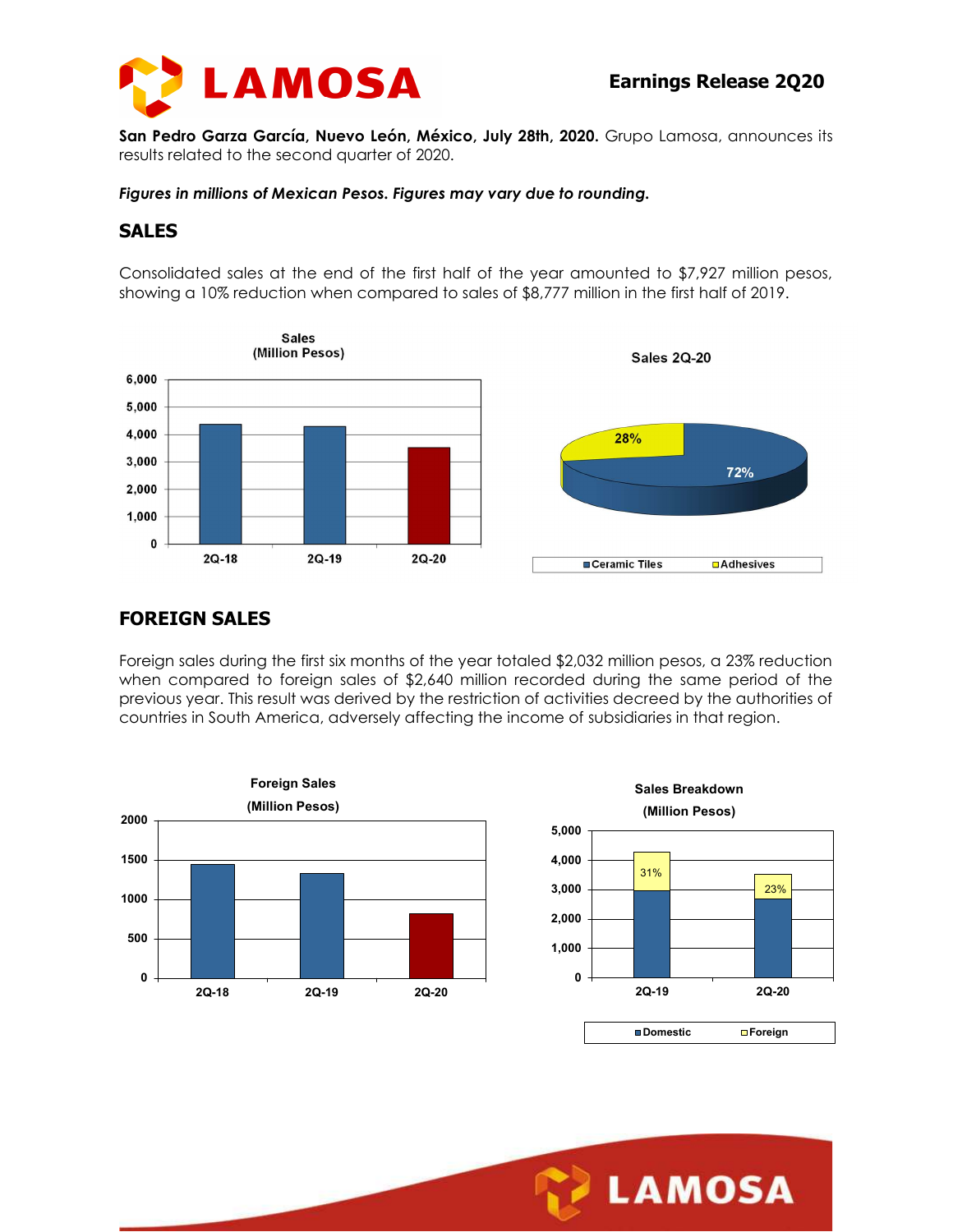

## PERFORMANCE PER BUSINESS SEGMENT

| Despite the impact of measures taken to face one of the most relevant health emergencies in<br>the last decades, businesses showed mixed results.<br>PERFORMANCE PER BUSINESS SEGMENT |                  |                      |                  |                  |                  |             |                    |                   |                  |
|---------------------------------------------------------------------------------------------------------------------------------------------------------------------------------------|------------------|----------------------|------------------|------------------|------------------|-------------|--------------------|-------------------|------------------|
|                                                                                                                                                                                       |                  |                      |                  |                  |                  |             |                    |                   |                  |
|                                                                                                                                                                                       |                  |                      |                  |                  |                  |             |                    |                   |                  |
|                                                                                                                                                                                       |                  | <b>CERAMIC TILES</b> |                  |                  | <b>ADHESIVES</b> |             |                    | <b>TOTAL</b>      |                  |
|                                                                                                                                                                                       | <u>Jun-19</u>    | <b>Jun-20</b>        | Var              | <b>Jun-19</b>    | <b>Jun-20</b>    | Var         | Jun-19             | <b>Jun-20</b>     | <b>Var</b>       |
| <b>Total Sales</b><br><b>Intersegment Sales</b>                                                                                                                                       | 6,695<br>0       | 5,810<br>0           |                  | 2,083<br>0       | 2,117<br>0       |             | 10,613<br>$-1,836$ | 9,697<br>$-1,771$ |                  |
| <b>Net Sales</b>                                                                                                                                                                      | 6,695            | 5,810                | $-13%$           | 2,083            | 2,117            | 2%          | 8,777              | 7,927             | $-10%$           |
| <b>EBIT</b>                                                                                                                                                                           | 978              | 545                  | $-44%$           | 463              | 469              | 1%          | 1,413              | 887               | $-37%$           |
| Dep. Amort. & Asset impairment                                                                                                                                                        | 318              | 245                  | $-23%$           | 25               | 28               | 8%          | 373                | 306               | $-18%$           |
| <b>EBITDA</b>                                                                                                                                                                         | 1,296            | 790                  | $-39%$           | 488              | 497              | 2%          | 1,786              | 1,192             | $-33%$           |
| %                                                                                                                                                                                     | 19%              | 14%                  |                  | 23%              | 23%              |             | 20%                | 15%               |                  |
|                                                                                                                                                                                       |                  | <b>CERAMIC TILES</b> |                  |                  | <b>ADHESIVES</b> |             | <b>TOTAL</b>       |                   |                  |
|                                                                                                                                                                                       |                  |                      |                  |                  | $2Q-20$          |             |                    | $2Q-20$           |                  |
| <b>Total Sales</b>                                                                                                                                                                    | $2Q-19$<br>3,257 | $2Q-20$<br>2,544     | <b>Var</b>       | $2Q-19$<br>1,042 | 978              | <u>Var</u>  | $2Q-19$<br>5,191   | 4,309             | <u>Var</u>       |
|                                                                                                                                                                                       |                  | $\mathbf 0$          |                  | 0                | $\mathbf 0$      |             | $-892$             | $-786$            |                  |
|                                                                                                                                                                                       |                  |                      | $-22%$           | 1,042            | 978              | $-6%$       | 4,299              | 3,523             | $-18%$           |
| <b>Intersegment Sales</b>                                                                                                                                                             | 0                |                      |                  |                  |                  |             |                    |                   |                  |
| <b>Net Sales</b>                                                                                                                                                                      | 3,257            | 2,544                |                  |                  |                  |             |                    |                   |                  |
| <b>EBIT</b>                                                                                                                                                                           | 477              | 145                  | $-70%$           | 223              | 221              | $-1%$       | 684                | 317               | $-54%$           |
| Dep. Amort. & Asset impairment<br><b>EBITDA</b>                                                                                                                                       | 157<br>634       | 101<br>245           | $-36%$<br>$-61%$ | 13<br>236        | 14<br>235        | 1%<br>$-1%$ | 185<br>869         | 130<br>447        | $-29%$<br>$-49%$ |

|                                | <b>CERAMIC TILES</b> |         |        |         | <b>ADHESIVES</b> |            | <b>TOTAL</b> |       |            |
|--------------------------------|----------------------|---------|--------|---------|------------------|------------|--------------|-------|------------|
|                                | $2Q-19$              | $2Q-20$ | Var    | $2Q-19$ | $2Q-20$          | <u>Var</u> | $2Q-19$      | 2Q-20 | <b>Var</b> |
| <b>Total Sales</b>             | 3,257                | 2,544   |        | .042    | 978              |            | 5,191        | 4,309 |            |
| <b>Intersegment Sales</b>      |                      |         |        |         |                  |            | $-892$       | -786  |            |
| <b>Net Sales</b>               | 3,257                | 2.544   | $-22%$ | .042    | 978              | $-6%$      | 4,299        | 3,523 | $-18%$     |
| <b>EBIT</b>                    | 477                  | 145     | $-70%$ | 223     | 221              | $-1%$      | 684          | 317   | $-54%$     |
| Dep. Amort. & Asset impairment | 157                  | 101     | $-36%$ | 13      | 14               | $1\%$      | 185          | 130   | $-29%$     |
| <b>EBITDA</b>                  | 634                  | 245     | $-61%$ | 236     | 235              | $-1%$      | 869          | 447   | $-49%$     |
| %                              | 19%                  | 10%     |        | 23%     | 24%              |            | 20%          | 13%   |            |

## CERAMIC TILE BUSINESS

The wall and floor tiles business, with presence in the Americas, achieved accumulated sales at the end of the second quarter of the year of \$5,810 million pesos, which represented 73% of the company's consolidated sales, and a reduction of 13% when compared to sales of \$6,695 million recorded during the first half of 2019.

#### ADHESIVES BUSINESS

Adhesives business sales during the first half of the year represented 27% of the company's total sales, amounting to \$2,117 million pesos, 2% higher than sales of \$2,083 million recorded during the first six months of 2019.

#### OPERATING INCOME

Operating results were affected by the lower level of income and the 22% devaluation of the peso against the US dollar during the first half of 2020, which implied an operating foreign exchange loss derived from the company's inputs and raw materials denominated in dollars. The operating profit recorded during the first six months of the year amounted to \$887 million pesos, showing a sales margin of 11%, and a reduction of 37% when compared to the operating profit of \$1,413 million recorded during the first half of 2019.

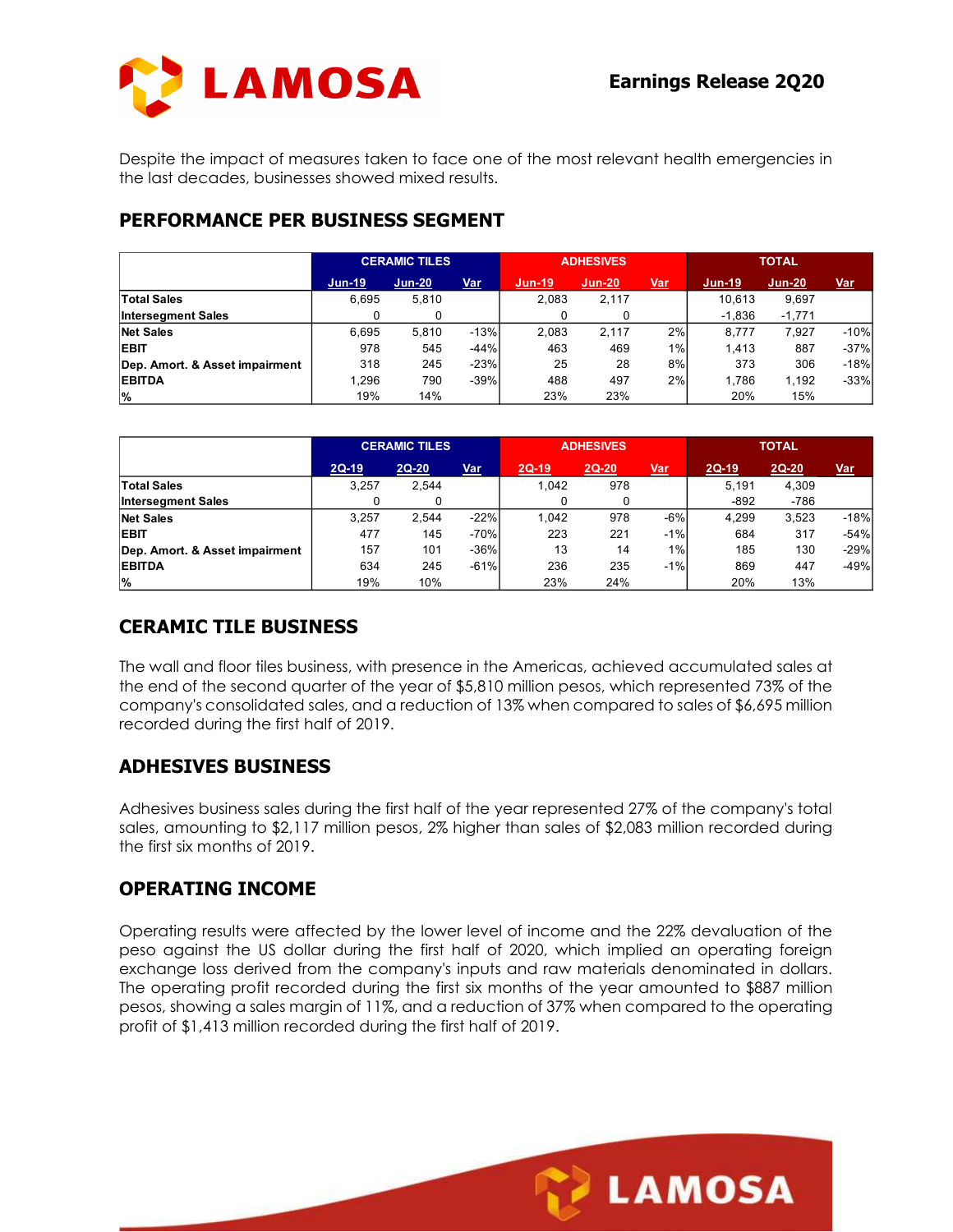

Ebitda during the first half of the year ascended to \$1,192 million pesos, representing a sales ratio of 15% and a reduction of 33% compared to the Ebitda of \$1,786 million recorded during the same period last year.



#### NET INCOME

During the first half of the year, the company's net financial expense showed a significant reduction of 31%, from \$339 million pesos during the first half of 2019 to \$234 million pesos at the end of the first half of this year. However, the comprehensive financing result was affected due to the above-mentioned devaluation, which brought as a consequence an exchange loss of \$1,290 million pesos, compared to an exchange gain of \$138 million registered during the first semester of the previous year. The comprehensive financing result during the first semester of the year increased by \$1,353 million pesos from \$158 million at the end of the first semester of 2019, to \$1,511 million at the end of the first semester of this year. 20-19<br>
20-20<br>
E<br>
half of the year, the company's net financial expense showed a sign<br>
7%, from \$339 million pesos during the first half of 2019 to \$234 million pesos<br>
half of this year. However, the comprehensive financin

The lower operating results and the effect of the exchange loss during the first half of the year had a negative impact on the net result of the year. During the first half of the year a net loss of \$475 million pesos was recorded, showing a reduction of 162% when compared to the net profit of \$762 million recorded during the first half of 2019.



**LAMOSA**